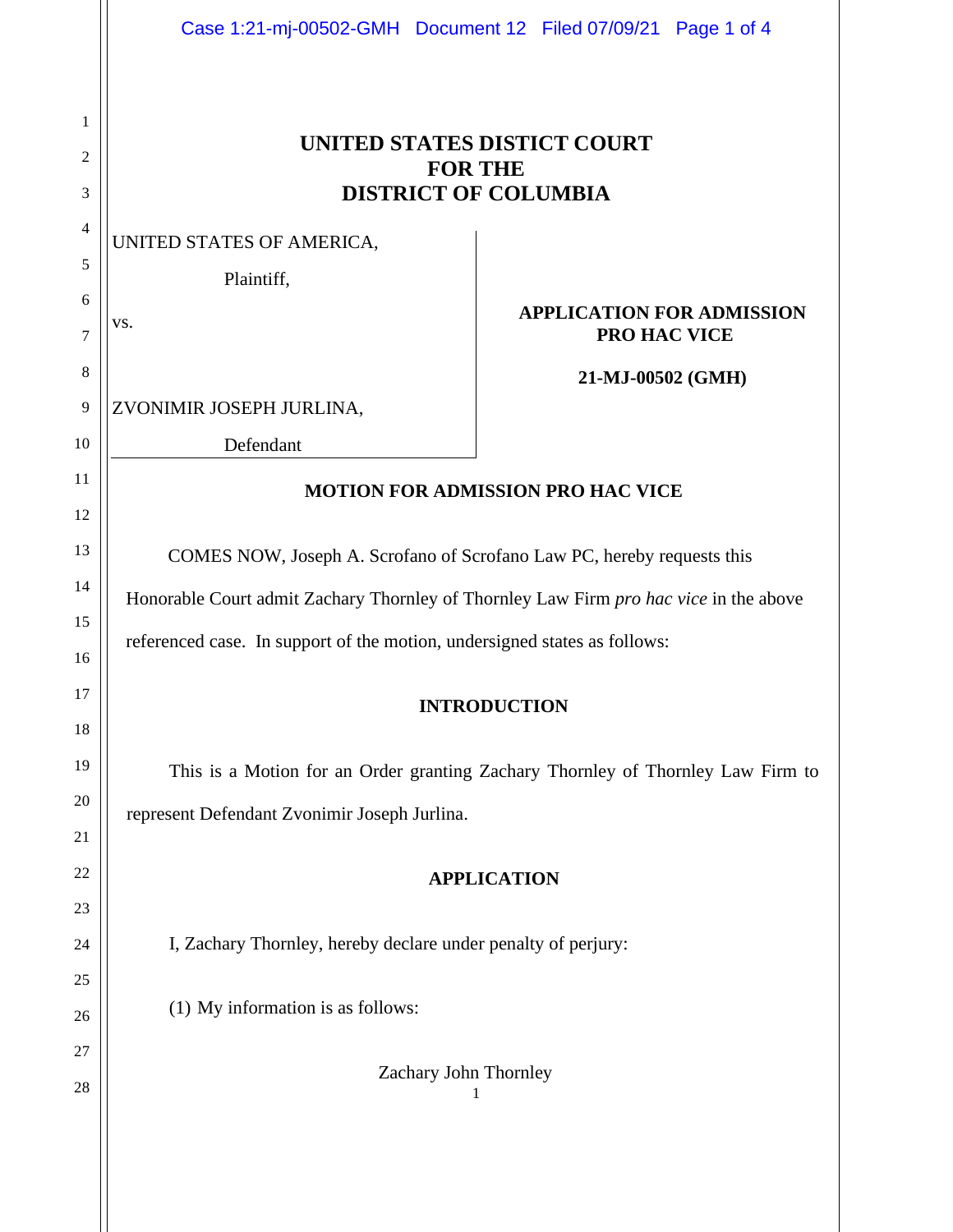## Case 1:21-mj-00502-GMH Document 12 Filed 07/09/21 Page 2 of 4

Arizona State Bar No: 032363 With the law firm of Thornley Law Firm 1650 N Dysart Rd Suite 4 Goodyear, AZ. 85395 Courts@ThornleyLawFirm.com Office: 602-686-5223 Fax: 928-433-5909

- (2) That I am a member in good standing of the highest court(s) of the State of Arizona and the United States District Court of Arizona;
- (3) That there are no disciplinary complaints pending against me for violation of the rules of any state;
- (4) That I have never been disciplined by any bar at any time ever;
- (5) That I have not been suspended or disbarred for disciplinary reasons from practice in any court;
- (6) I have been admitted *pro hac vice* in this Court in January of 2021 in case number 1:21-mj-00014.
- (7) That neither am I a member of the United States Federal District of Columbia nor do I have a pending application;
- (8) That I am joined with sponsoring member Joseph Scrofano DC Bar Number (994083) and the law firm of Scrofano Law PC, a member in good standing of the bar of this Court located at:

Joseph Scrofano Scrofano Law, PC 600 F St NW Washington, DC 20004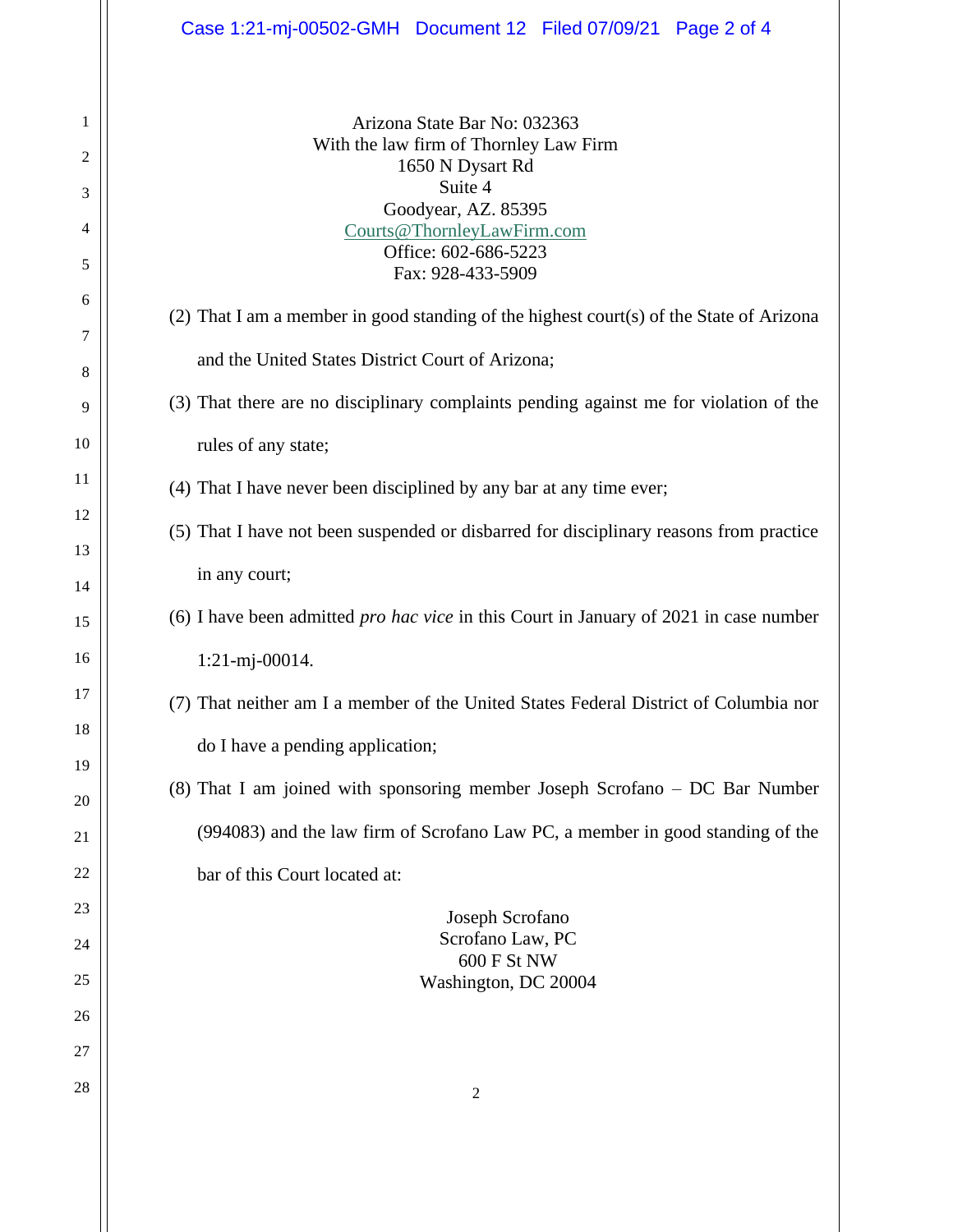By:\_/s/Zachary Thornley\_ Arizona State Bar No: 02363 Thornley Law Firm 1650 N Dysart Rd Suite 4 Goodyear, AZ. 85395

## **CONCLUSION**

WHEREFOR, for the foregoing reasons, the Defendant requests that this Court grant this Motion for Pro Hac Vice Admission, permitting Zahary Thornley to practice before this Court.

Respectfully submitted this  $9<sup>th</sup>$  day of July 2021.

BY:

 $A\alpha$ 

\_\_\_\_\_\_\_\_\_\_\_\_\_\_\_\_\_\_\_\_\_\_\_\_\_\_\_

| Joseph A. Scrofano [Bar No: 994083] |
|-------------------------------------|
| Local Counsel                       |
| 600 F St NW                         |
| Washington, DC 20004                |
| jas@scrofanolaw.com                 |
| Ph: 202-870-0889                    |
|                                     |